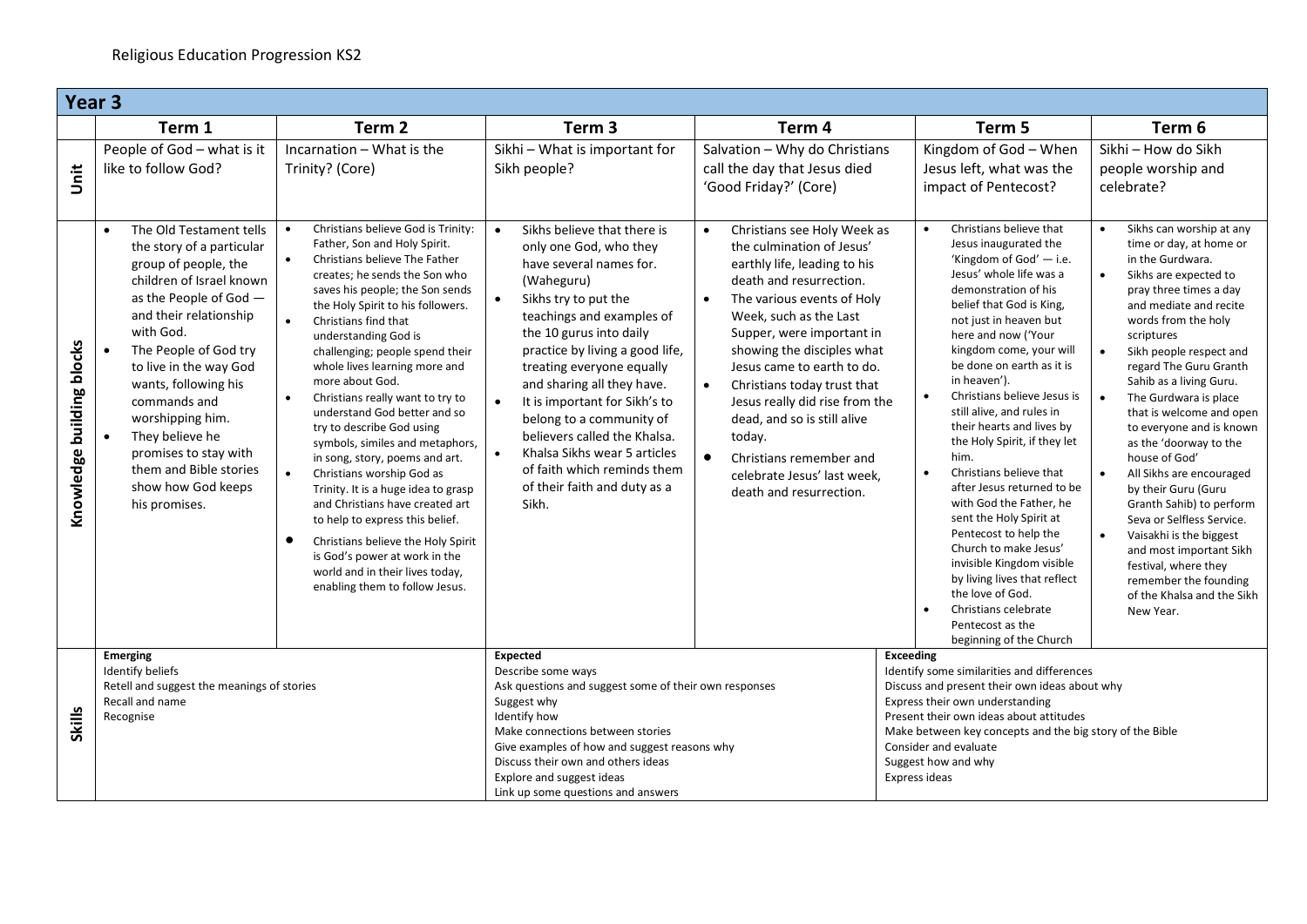|                           | Year <sub>4</sub>                                                                                                                                                                                                                                                                                                                                                                                                              |                                                                                                                                                                                                                                                                                                                                                                                                                                                                                                                                                                                                                               |                                                                                                                                                                                                                                                                                                                                                                                                                                                                                                                      |                                                                                                                                                                                                                                                                                                                                                                                                                                                                                                                            |                                                                                                                                                                                                                                                                                                                                                                                                                                                                             |                                                                                                                                                                                                                                                                                                                                                                                    |  |  |
|---------------------------|--------------------------------------------------------------------------------------------------------------------------------------------------------------------------------------------------------------------------------------------------------------------------------------------------------------------------------------------------------------------------------------------------------------------------------|-------------------------------------------------------------------------------------------------------------------------------------------------------------------------------------------------------------------------------------------------------------------------------------------------------------------------------------------------------------------------------------------------------------------------------------------------------------------------------------------------------------------------------------------------------------------------------------------------------------------------------|----------------------------------------------------------------------------------------------------------------------------------------------------------------------------------------------------------------------------------------------------------------------------------------------------------------------------------------------------------------------------------------------------------------------------------------------------------------------------------------------------------------------|----------------------------------------------------------------------------------------------------------------------------------------------------------------------------------------------------------------------------------------------------------------------------------------------------------------------------------------------------------------------------------------------------------------------------------------------------------------------------------------------------------------------------|-----------------------------------------------------------------------------------------------------------------------------------------------------------------------------------------------------------------------------------------------------------------------------------------------------------------------------------------------------------------------------------------------------------------------------------------------------------------------------|------------------------------------------------------------------------------------------------------------------------------------------------------------------------------------------------------------------------------------------------------------------------------------------------------------------------------------------------------------------------------------|--|--|
|                           | Term 1                                                                                                                                                                                                                                                                                                                                                                                                                         | Term <sub>2</sub>                                                                                                                                                                                                                                                                                                                                                                                                                                                                                                                                                                                                             | Term <sub>3</sub>                                                                                                                                                                                                                                                                                                                                                                                                                                                                                                    | Term 4                                                                                                                                                                                                                                                                                                                                                                                                                                                                                                                     | Term 5                                                                                                                                                                                                                                                                                                                                                                                                                                                                      | Term 6                                                                                                                                                                                                                                                                                                                                                                             |  |  |
| jst                       | <b>CREATION/FALL What do</b><br>Christians learn from the<br>creation story?                                                                                                                                                                                                                                                                                                                                                   | Incarnation - What is the<br>Trinity? (DD)<br>(Why is Incarnation<br>important to Christians?)                                                                                                                                                                                                                                                                                                                                                                                                                                                                                                                                | Gospel - What kind of<br>world did Jesus want?                                                                                                                                                                                                                                                                                                                                                                                                                                                                       | Salvation - Why do<br>Christians call the day that<br>Jesus died 'Good Friday?'<br>(DD)                                                                                                                                                                                                                                                                                                                                                                                                                                    | Hindu Dharma - What do Hindu<br>people believe about God?                                                                                                                                                                                                                                                                                                                                                                                                                   | Hindu Dharma - How do<br>Hindu people worship and<br>celebrate?                                                                                                                                                                                                                                                                                                                    |  |  |
| Knowledge building blocks | God the Creator<br>$\bullet$<br>cares for the<br>creation, including<br>human beings.<br>As human beings<br>$\bullet$<br>are part of God's<br>good creation, they<br>do best when they<br>listen to God.<br>The Bible shows<br>that God wants to<br>help people to be<br>close to $him - he$<br>keeps his<br>relationship with<br>them, gives them<br>guidelines on good<br>ways to live (such<br>as the Ten<br>Commandments). | Christians believe God is<br>Trinity: Father, Son and<br>Holy Spirit.<br>$\bullet$<br>Christians believe the<br>Father creates; he sends<br>the Son who saves his<br>people; the Son sends<br>the Holy Spirit to his<br>followers.<br>Jesus, the Son of God, is<br>$\bullet$<br>seen by Christians as<br>revealing what God the<br>Father is like.<br><b>Understanding God is</b><br>challenging; people<br>spend their whole lives<br>learning more and more<br>about God.<br>Christians believe the<br>Holy Spirit is God's<br>power at work in the<br>world and in their lives<br>today, enabling them to<br>follow Jesus. | Christians believe<br>$\bullet$<br>Jesus challenges<br>everyone about how<br>to live $-$ he sets the<br>example for loving<br>God and your<br>neighbour, putting<br>others first.<br>Jesus shows love and<br>$\bullet$<br>forgiveness to unlikely<br>people.<br>$\bullet$<br>Christians try to be<br>like Jesus - they<br>want to know him<br>better and better.<br>Christians try to put<br>$\bullet$<br>his teaching and<br>example into practice<br>in lots of ways, from<br>church worship to<br>social justice. | Christians see Holy<br>$\bullet$<br>Week as the<br>culmination of Jesus'<br>earthly life, leading to<br>his death and<br>resurrection.<br>The various events of<br>$\bullet$<br>Holy Week, such as the<br>Last Supper, were<br>important in showing<br>the disciples what Jesus<br>came to do.<br>Christians today trust<br>$\bullet$<br>that Jesus really did rise<br>from the dead, and so is<br>still alive today.<br>$\bullet$<br>Christians remember<br>and celebrate Jesus' last<br>week, death and<br>resurrection. | I know Hinduism describes<br>the many religious beliefs<br>and practices that<br>developed in India over the<br>past 4500 years<br>I know Hindu people<br>$\bullet$<br>believe in the supreme<br>being Brahman that is in<br>every living thing<br>I know Hindu people<br>$\bullet$<br>worship many aspects of<br>Brahman through different<br>deities<br>I know some Hindu stories<br>$\bullet$<br>and can talk about how<br>these may impact the lives<br>of Hindu people | I know and understand<br>how and why Hindu<br>people worship at home<br>and in a mandir<br>I know and understand<br>$\bullet$<br>how and why Hindu<br>people celebrate Diwali,<br>Holi and Raksha Bandan<br>I can explain why families<br>$\bullet$<br>are important for Hindu<br>people<br>I can express my own<br>$\bullet$<br>ideas about worship,<br>celebrations and families |  |  |
| Skills                    | Emerging<br>Identify beliefs<br>Retell and suggest the meanings of stories<br>Recall and name<br>Recognise                                                                                                                                                                                                                                                                                                                     |                                                                                                                                                                                                                                                                                                                                                                                                                                                                                                                                                                                                                               | <b>Expected</b><br>Describe some ways<br>Ask questions and suggest some of their own responses<br>Suggest why<br>Identify how<br>Make connections between stories<br>Give examples of how and suggest reasons why<br>Discuss their own and others ideas<br>Explore and suggest ideas<br>Link up some questions and answers                                                                                                                                                                                           |                                                                                                                                                                                                                                                                                                                                                                                                                                                                                                                            | Exceeding<br>Identify some similarities and differences<br>Discuss and present their own ideas about why<br>Express their own understanding<br>Present their own ideas about attitudes<br>Make between key concepts and the big story of the Bible<br>Consider and evaluate<br>Suggest how and why<br>Express ideas                                                                                                                                                         |                                                                                                                                                                                                                                                                                                                                                                                    |  |  |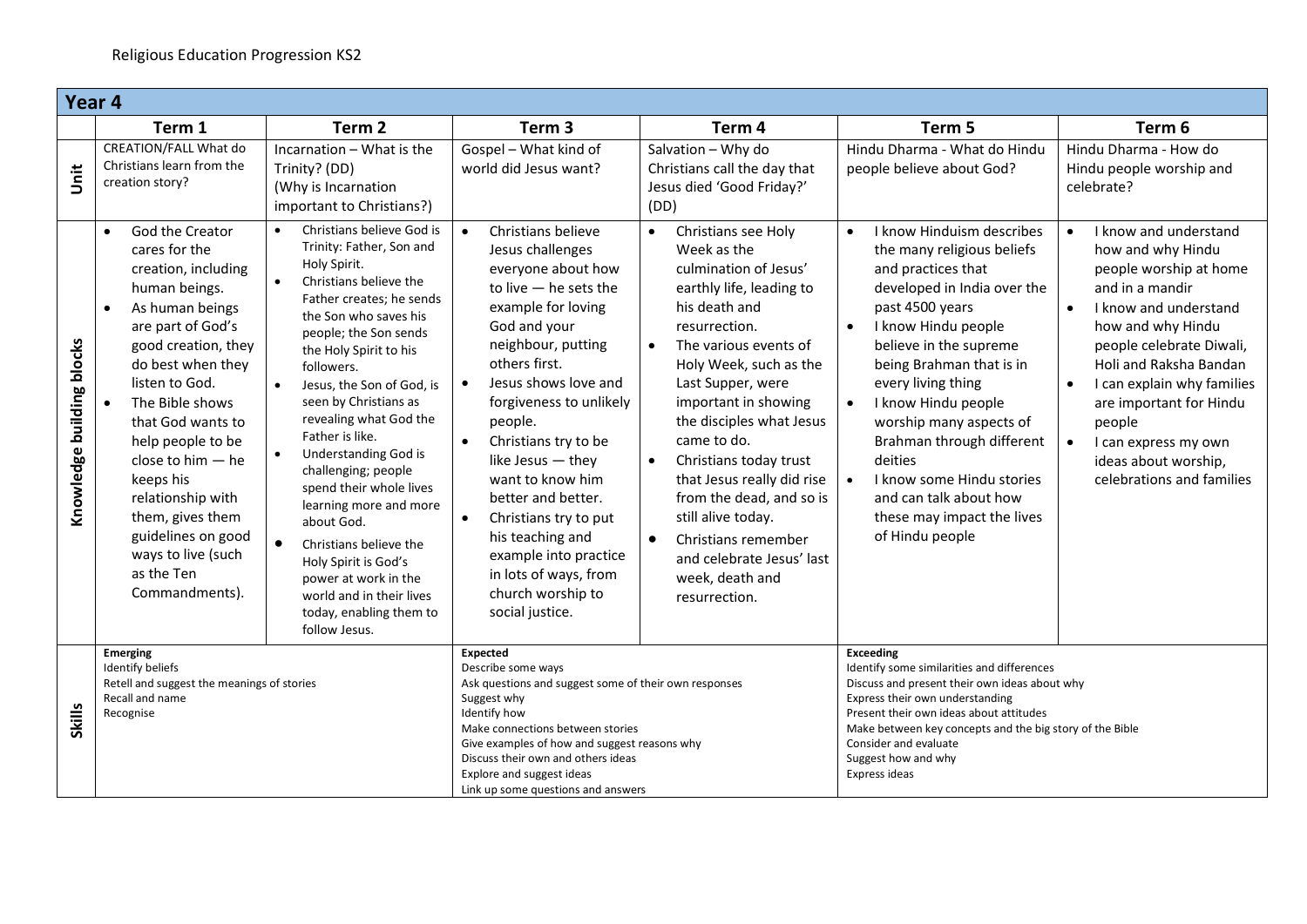|                                   | Year <sub>5</sub>                                                                                                                                                                                                                                                                                                                                                                                                                                          |                                                                                                                                                                                                                                                                                                                                                                                                                                               |                                                                                                                                                                                                                                                                                                                                                                                                                                                            |                                                                                                                                                                                                                                                                                                                                                                                                                                                                                                                                                                                                                                                                                                                                                                                 |                                                                                                                                                                                                                                                                                                                                                                                                                                                                                                            |                                                                                                                                                                                                                                                                                                                                                                                                                                                                                                              |  |  |
|-----------------------------------|------------------------------------------------------------------------------------------------------------------------------------------------------------------------------------------------------------------------------------------------------------------------------------------------------------------------------------------------------------------------------------------------------------------------------------------------------------|-----------------------------------------------------------------------------------------------------------------------------------------------------------------------------------------------------------------------------------------------------------------------------------------------------------------------------------------------------------------------------------------------------------------------------------------------|------------------------------------------------------------------------------------------------------------------------------------------------------------------------------------------------------------------------------------------------------------------------------------------------------------------------------------------------------------------------------------------------------------------------------------------------------------|---------------------------------------------------------------------------------------------------------------------------------------------------------------------------------------------------------------------------------------------------------------------------------------------------------------------------------------------------------------------------------------------------------------------------------------------------------------------------------------------------------------------------------------------------------------------------------------------------------------------------------------------------------------------------------------------------------------------------------------------------------------------------------|------------------------------------------------------------------------------------------------------------------------------------------------------------------------------------------------------------------------------------------------------------------------------------------------------------------------------------------------------------------------------------------------------------------------------------------------------------------------------------------------------------|--------------------------------------------------------------------------------------------------------------------------------------------------------------------------------------------------------------------------------------------------------------------------------------------------------------------------------------------------------------------------------------------------------------------------------------------------------------------------------------------------------------|--|--|
|                                   | Term 1                                                                                                                                                                                                                                                                                                                                                                                                                                                     | Term <sub>2</sub>                                                                                                                                                                                                                                                                                                                                                                                                                             | Term 3                                                                                                                                                                                                                                                                                                                                                                                                                                                     | Term 4                                                                                                                                                                                                                                                                                                                                                                                                                                                                                                                                                                                                                                                                                                                                                                          | Term 5                                                                                                                                                                                                                                                                                                                                                                                                                                                                                                     | Term 6                                                                                                                                                                                                                                                                                                                                                                                                                                                                                                       |  |  |
| jnit<br>Knowledge building blocks | God - What does it mean<br>if God is loving and holy?<br>Christians believe<br>$\bullet$<br>God is omnipotent,<br>omniscient and<br>eternal, and that this<br>means God is worth<br>worshipping.<br>Christians believe<br>$\bullet$<br>God is both holy and<br>loving, and Christians<br>have to balance ideas<br>of God being angered<br>by sin and injustice<br>(see Fall) but also<br>loving, forgiving, and<br>full of grace.<br>Christians do not all | Incarnation - Was Jesus<br>the Messiah?<br>Jesus was Jewish.<br>$\bullet$<br>Christians believe<br>$\bullet$<br>Jesus is God in the<br>flesh.<br>They believe that his<br>birth, life, death and<br>resurrection were<br>part of a longer plan<br>by God to restore the<br>relationship between<br>humans and God.<br>The Old Testament<br>talks about<br>a 'rescuer' or<br>'anointed one' - a<br>messiah. Some texts<br>talk about what this | People of God - How can<br>following God bring<br>freedom and justice?<br>The Old Testament<br>pieces together the<br>story of the People of<br>God.<br>The story of Moses<br>and the Exodus shows<br>how God rescued his<br>people from slavery in<br>Egypt; Christians see<br>this story as looking<br>forward to how Jesus'<br>death and resurrection<br>also rescue people<br>from slavery to sin.<br>Christians apply this<br>idea to living today by | Salvation - What Jesus do to<br>save human beings?<br>Christians read the 'big story' of<br>$\bullet$<br>the Bible as pointing out the need<br>for God to save people. This<br>salvation includes the ongoing<br>restoration of humans'<br>relationship with God.<br>The Gospels give accounts of<br>Jesus' death and resurrection.<br>$\bullet$<br>The New Testament says that<br>Jesus' death was somehow 'for<br>us'.<br>$\bullet$<br>Christians interpret this in a<br>variety of ways: for example, as a<br>sacrifice for sin; as a victory over<br>sin, death and the devil; paying<br>the punishment as a substitute for<br>everyone's sins; rescuing the lost<br>and leading them to God; leading<br>from darkness to light.<br>$\bullet$<br>Christians remember Jesus' | Islam: What do Muslim people<br>believe about the way they<br>should live their lives and why?<br>Pupils will be expected to be able to:<br>express some ideas about<br>$\bullet$<br>Muslim beliefs about God,<br>making some links with<br>some of the 99 Names of<br>Allah<br>re-tell some stories about<br>$\bullet$<br>the life of the Prophet<br>Muhammad and recognize<br>what they might say about<br>him<br>identify some ways in<br>$\bullet$<br>which Muslim people<br>practice their beliefs in | Islam: What do Muslim people<br>believe about the way they<br>should live their lives and why?<br>Pupils will be expected to be able to:<br>identify some ways in<br>which Muslim people<br>practice their beliefs in<br>relation to the five pillars of<br>Islam especially Sawm<br>(fasting) and Hajj<br>(pilgrimage) and analyse<br>their importance within the<br>Muslim faith<br>find out about and respond<br>with their own ideas about<br>these beliefs and practices<br>describe and reflect on the |  |  |
|                                   | agree about what<br>God is like, but try to<br>follow his path, as<br>they see it in the<br>Bible or through<br>Church teaching.<br>Christians believe<br>getting to know God<br>is like getting to know<br>a person rather than<br>learning information                                                                                                                                                                                                   | 'messiah' would be<br>like.<br>Christians believe that<br>$\bullet$<br>Jesus fulfilled these<br>expectations, and that<br>he is the Messiah.<br>(Jewish people do not<br>think Jesus is the<br>Messiah.)<br>Christians see Jesus as<br>their Saviour (See<br>Salvation).                                                                                                                                                                      | trying to serve God<br>and to bring freedom<br>to others; for example,<br>loving others, caring<br>for them, bringing<br>health, food, justice<br>and telling the story of<br>Jesus.                                                                                                                                                                                                                                                                       | sacrifice through the service of<br>Holy Communion (also called the<br>Lord's Supper, the Eucharist or the<br>Mass).<br>$\bullet$<br>Christians believe that Jesus calls<br>them to sacrifice their own needs<br>to the needs of others, and some<br>are prepared to die for others and<br>for their faith.                                                                                                                                                                                                                                                                                                                                                                                                                                                                     | relation to the five pillars of<br>Islam and analyse their<br>importance within the<br>Muslim faith<br>recognise some objects and<br>$\bullet$<br>places used by Muslim<br>people and evaluate why<br>they are important<br>find out about and respond<br>$\bullet$<br>with their own ideas to<br>examples of different<br>beliefs, prayer, generosity<br>and worship                                                                                                                                      | significance of the Holy<br>Qur'an to Muslim people<br>describe the forms of<br>guidance that Muslim<br>people use and compare<br>them to the forms of<br>guidance that they follow                                                                                                                                                                                                                                                                                                                          |  |  |
| <b>Skills</b>                     | Emerging<br>Define the term<br>Give two reasons<br>Recall<br>Find out<br>Respond with their own ideas<br>Identify the<br>Describe                                                                                                                                                                                                                                                                                                                          |                                                                                                                                                                                                                                                                                                                                                                                                                                               | Expected<br>Outline clearly<br>Give examples of ways<br>Express thoughtfully<br>Present different views<br>Express their own understanding / ideas<br>Explain the impact<br>Explain some similarities and differences between<br>Explain some reasons why<br>Make connections between<br>Suggest some reasons why<br>Describe and reflect                                                                                                                  |                                                                                                                                                                                                                                                                                                                                                                                                                                                                                                                                                                                                                                                                                                                                                                                 | <b>Exceeding</b><br>Explain how xxx disagree and interpret things differently<br>Explain the links between  giving reasons why<br>Enquire into  using evidence and examples<br>Interpret a range of<br>Investigate and explain  expressing their own ideas<br>Examine the title question from different perspectives including their own.<br>Apply ideas<br>Consider and evaluate                                                                                                                          |                                                                                                                                                                                                                                                                                                                                                                                                                                                                                                              |  |  |